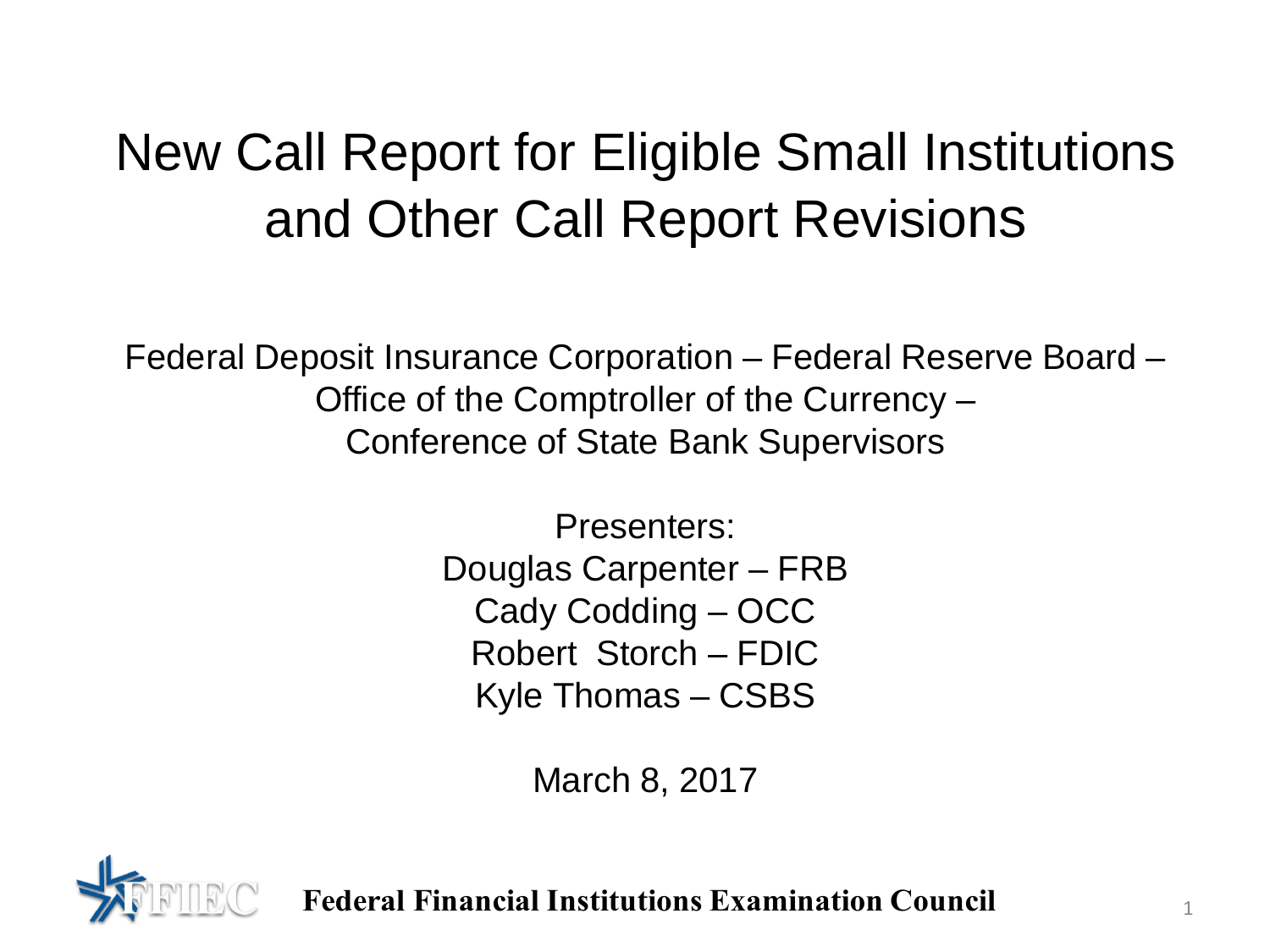#### Topics to be Covered

- Community Bank Call Report Burden-Reduction Initiative
- FFIEC 051 Call Report
	- Background and Eligibility Requirements
	- Overview of the FFIEC 051 Call Report
		- Schedule  $SU -$  Supplemental Information
		- **Other Impacts**
	- FFIEC 051 Instruction Book
- Schedule  $RC-R -$  Regulatory Capital
- Revisions to FFIEC 031 and FFIEC 041
- September 2015 Proposed Revisions Effective March 31, 2017
- **Future Burden-Reducing Proposals**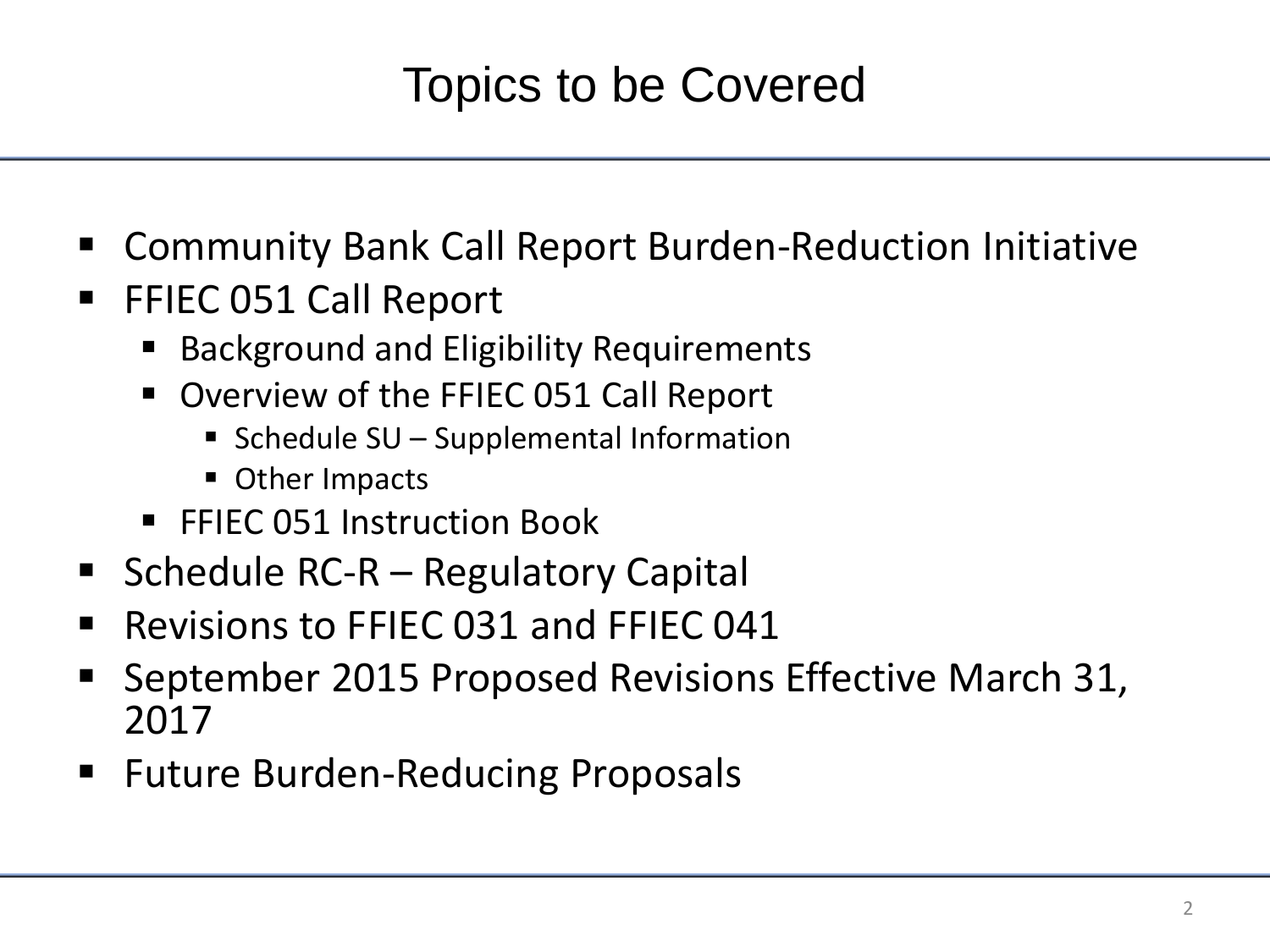### Community Bank Call Report Burden-Reduction **Initiative**

- Launched by FFIEC in December 2014
- Actions include
	- Proposed burden-reducing changes and other proposed Call Report revisions published Sept. 2015
		- Finalized in June 2016 [\(FIL-44-2016](https://www.fdic.gov/news/news/financial/2016/fil16044.html))
		- Approved by U.S. Office of Management and Budget (OMB)
		- **Effective dates: Sept. 2016 and Mar. 2017**
	- Statutorily mandated review of all Call Report data items
		- Call Report data users at FFIEC member entities participated in nine surveys covering groups of Call Report schedules from July 2015 to Feb. 2017
		- Users directed to fully explain their need for each data item they deem essential
		- Survey results being used to identify data items for consideration for removal, less frequent collection, or new or upwardly revised reporting thresholds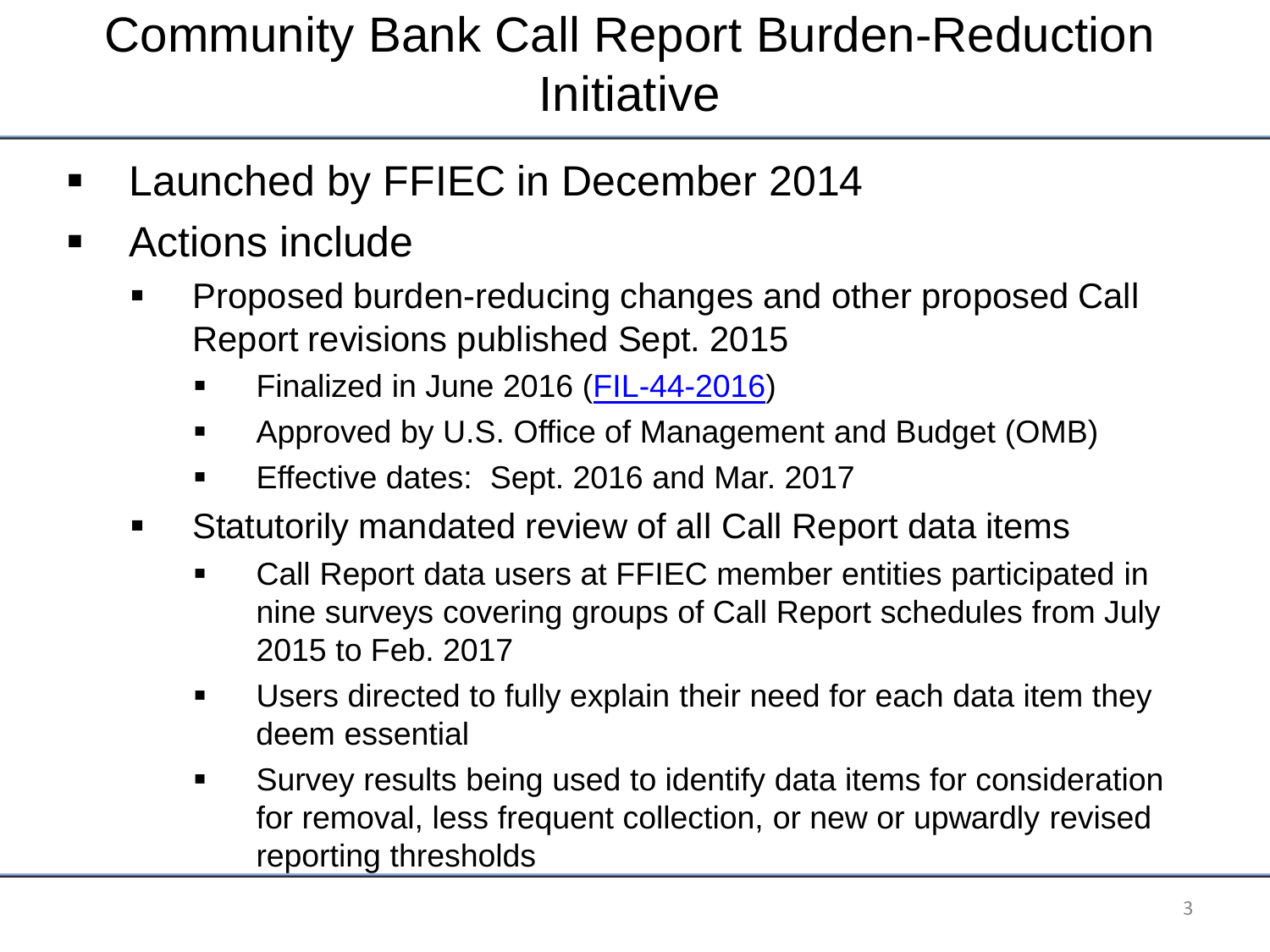### Community Bank Call Report Burden-Reduction Initiative

- Community bank outreach to better understand institutions' Call Report processes that are significant sources of reporting burden, including
	- On-site visits to nine community institutions Third quarter 2015
	- Conference call meetings with community bankers Feb. 2016
	- Feedback provided as part of the Economic Growth and Regulatory Paperwork Reduction Act (EGRPRA) process
- Evaluate feasibility and merits of creating a less burdensome Call Report for smaller institutions
	- Considered feedback from banker outreach activities and results of interagency reviews of existing Call Report data items
	- Resulted in proposal for new FFIEC 051 Call Report in Aug. 2016
- **Periodic Call Report training for bankers via teleconferences** and webinars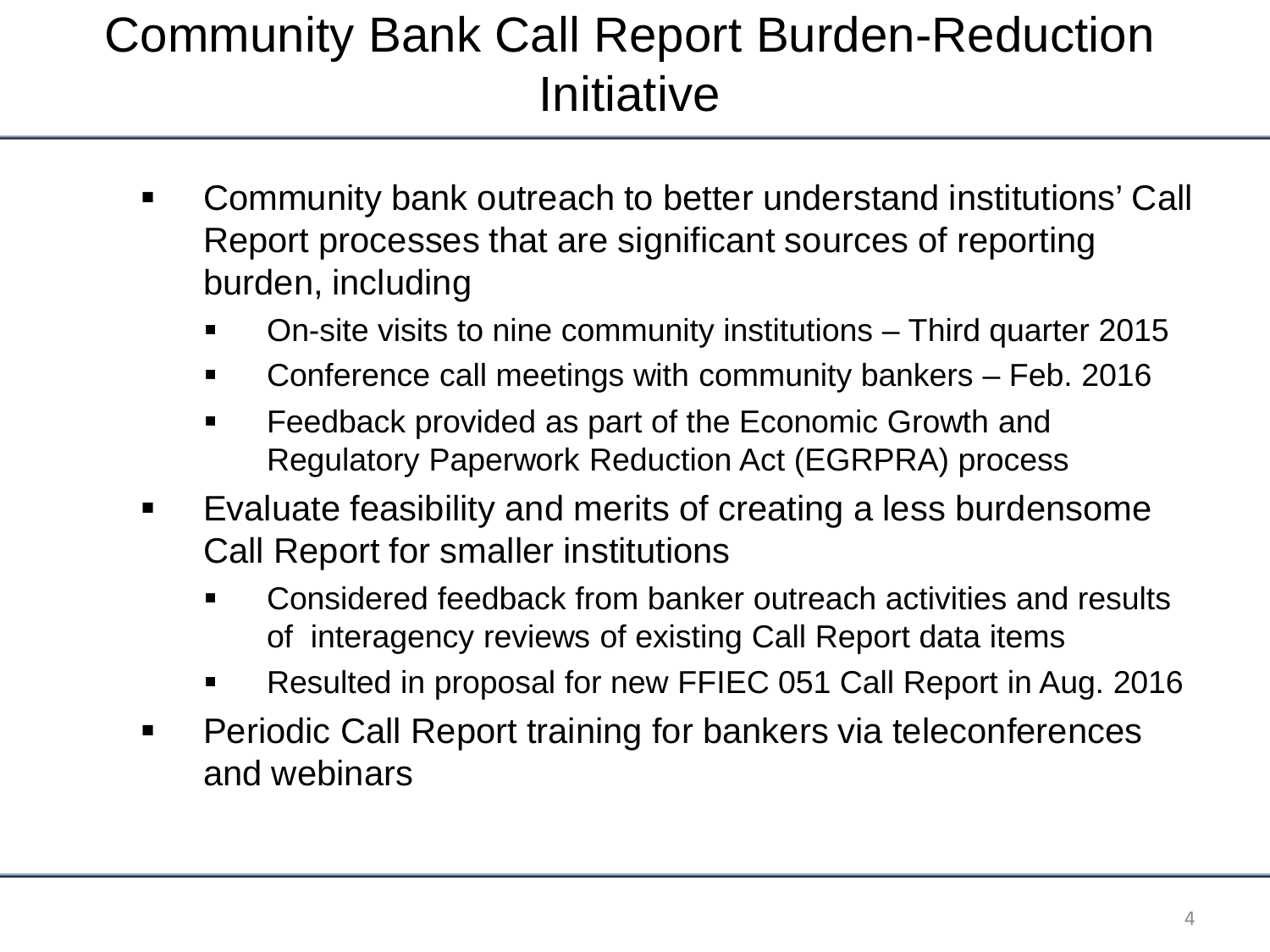#### Community Bank Call Report Burden-Reduction Initiative

- **IMPLEMENTER IT CALLET IS A THE VALUTE IN THE VALUTE IN A THE VALUTE IS A THE INCOCOLD FIGURAL ISLEY IN THE PROPET I** changes:
	- The data items serve a long-term regulatory or public policy purpose by assisting the agencies:
		- In fulfilling their missions of ensuring the safety and soundness of financial institutions and the financial system and the protection of consumer financial rights
		- In agency-specific missions affecting national and state-chartered institutions (e.g., monetary policy, financial stability, and deposit insurance)
	- The data items to be collected maximize practical utility and minimize, to the extent practicable and appropriate, burden on financial institutions
	- Equivalent data items are not readily available through other means
- Further burden-reducing Call Report changes from ongoing evaluation of user survey results to be included in future proposals with anticipated effective date of March 31, 2018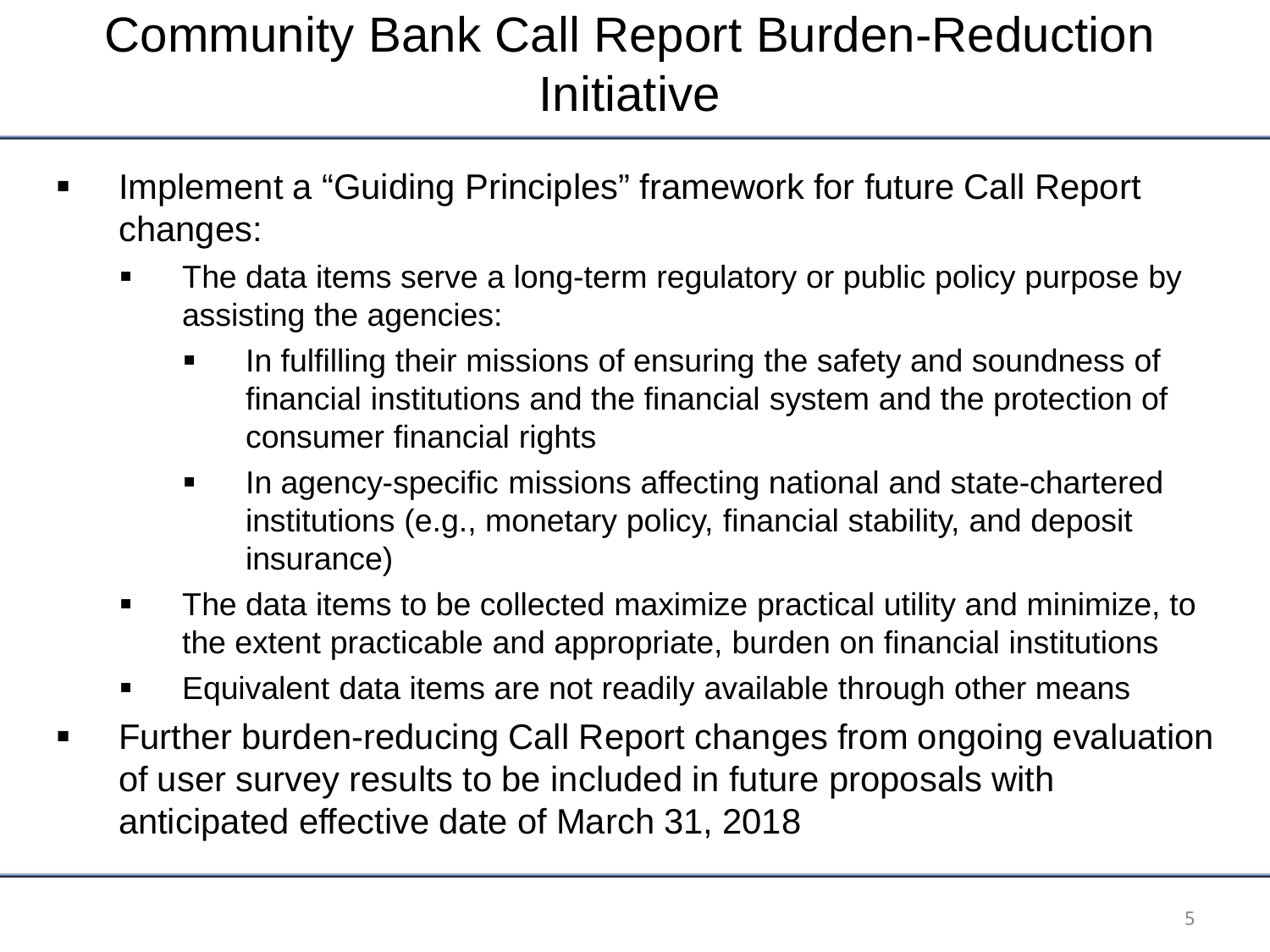### FFIEC 051 Call Report: Background and Eligibility **Requirements**

- **Proposal for new streamlined FFIEC 051 Call Report** for eligible small institutions published Aug. 15, 2016 [\(FIL-53-2016\)](https://www.fdic.gov/news/news/financial/2016/fil16053.html)
- **EXTEL After FFIEC considered comments on and made.** certain modifications to the proposal, FFIEC 051 finalized Dec. 30, 2016 [\(FIL-82-2016\)](https://www.fdic.gov/news/news/financial/2016/fil16082.html)
- **Effective March 31, 2017, subject to OMB approval**
- **Eligibility for FFIEC 051** 
	- Institutions with domestic offices only and total assets of less than \$1 billion that are not advanced approaches institutions
	- **Total assets measured as of June 30 each year to determine** an institution's eligibility to file the FFIEC 051 beginning in March of the following year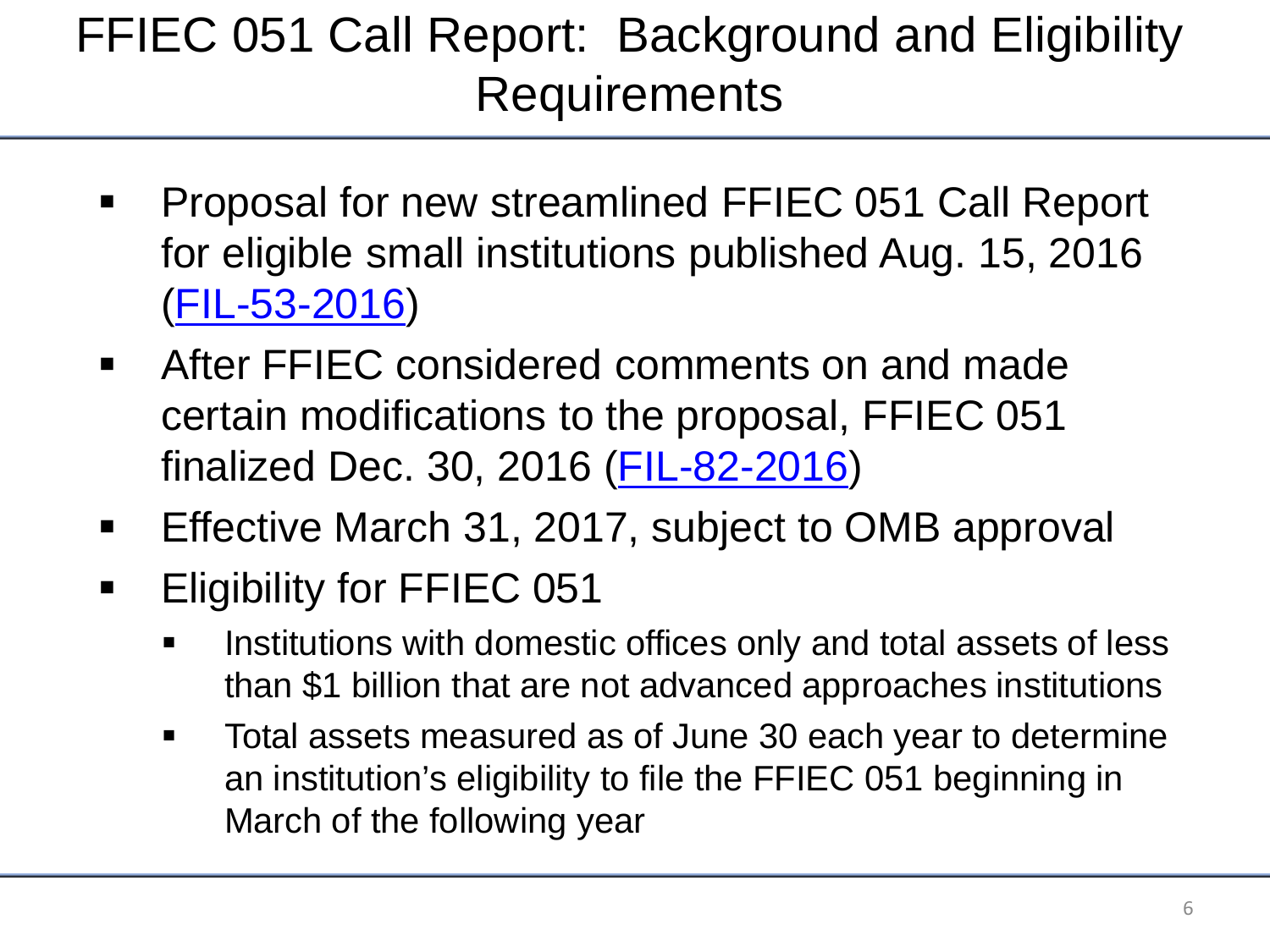### FFIEC 051 Call Report: Background and Eligibility **Requirements**

- An institution eligible to use the FFIEC 051, but unable to do so beginning March 31, 2017, may begin reporting on the FFIEC 051 in a later quarter of 2017
	- Institution would then file the FFIEC 051 for remainder of 2017
	- Alternatively, institution may wait until March 31, 2018, to begin filing the FFIEC 051 assuming it continues to meet eligibility criteria
- Eligible small institutions have the option to file either the FFIEC 051 or the FFIEC 041 Call Report
	- Except as noted above, report form filed in March of year (FFIEC 051 or FFIEC 041) expected to be filed for remainder of year
- An otherwise eligible small institution may be required to file the FFIEC 041 based on supervisory data needs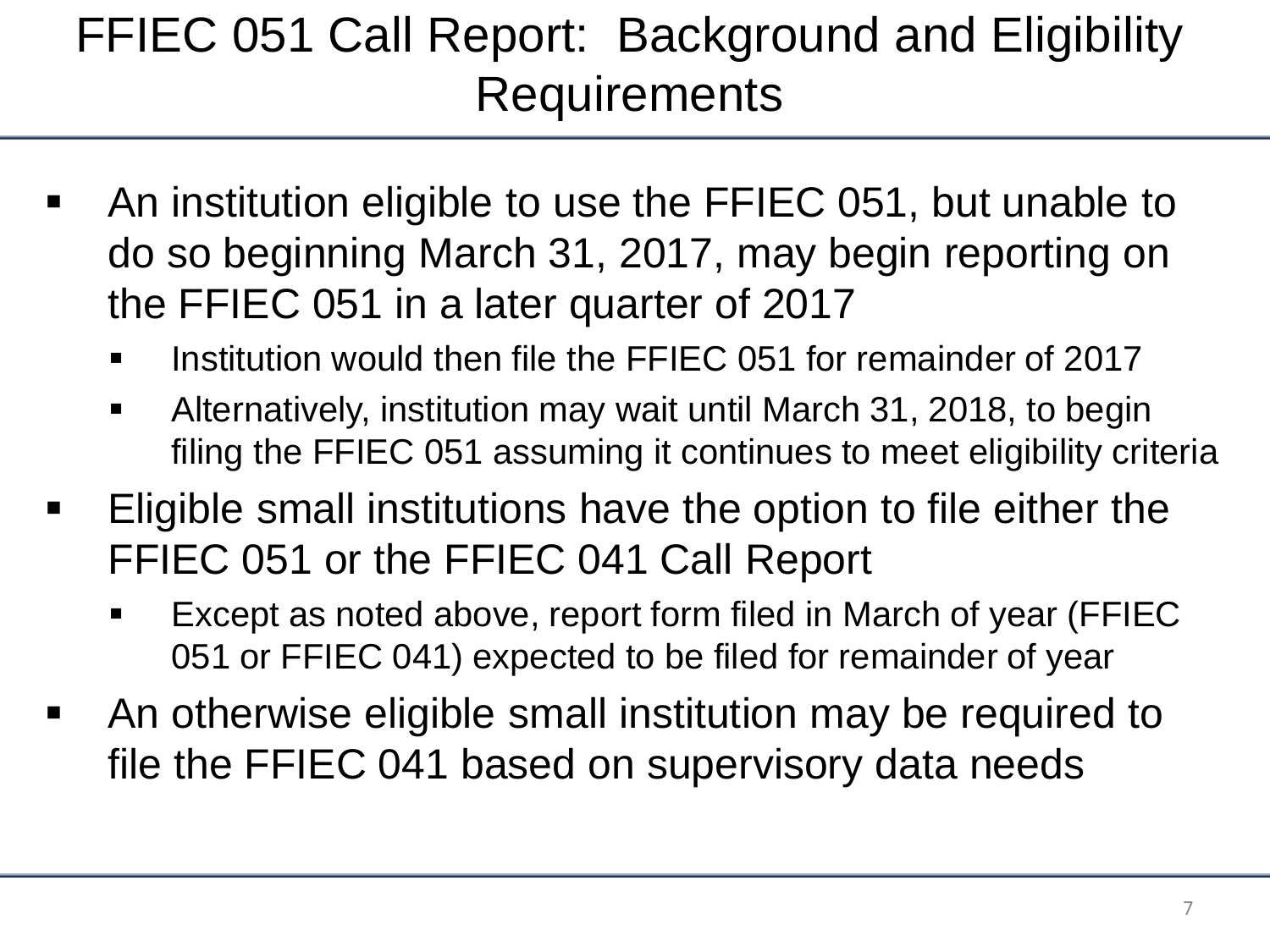FFIEC 051 Call Report: Overview of the FFIEC 051

- How Was The FFIEC 051 Created?
	- Starting point was FFIEC 041
	- Replaced all or part of six schedules for complex or specialized activities with one (Schedule SU – Supplemental Information)
	- **Removed other data items based on:** 
		- Review of responses to first three (of the nine) Call Report user surveys
		- Review of data items infrequently reported by institutions with domestic offices only and less than \$1 billion in total assets
	- Reduction in reporting frequency for other data items
	- Removal of data items with an existing reporting threshold for institutions with \$1 billion or more in total assets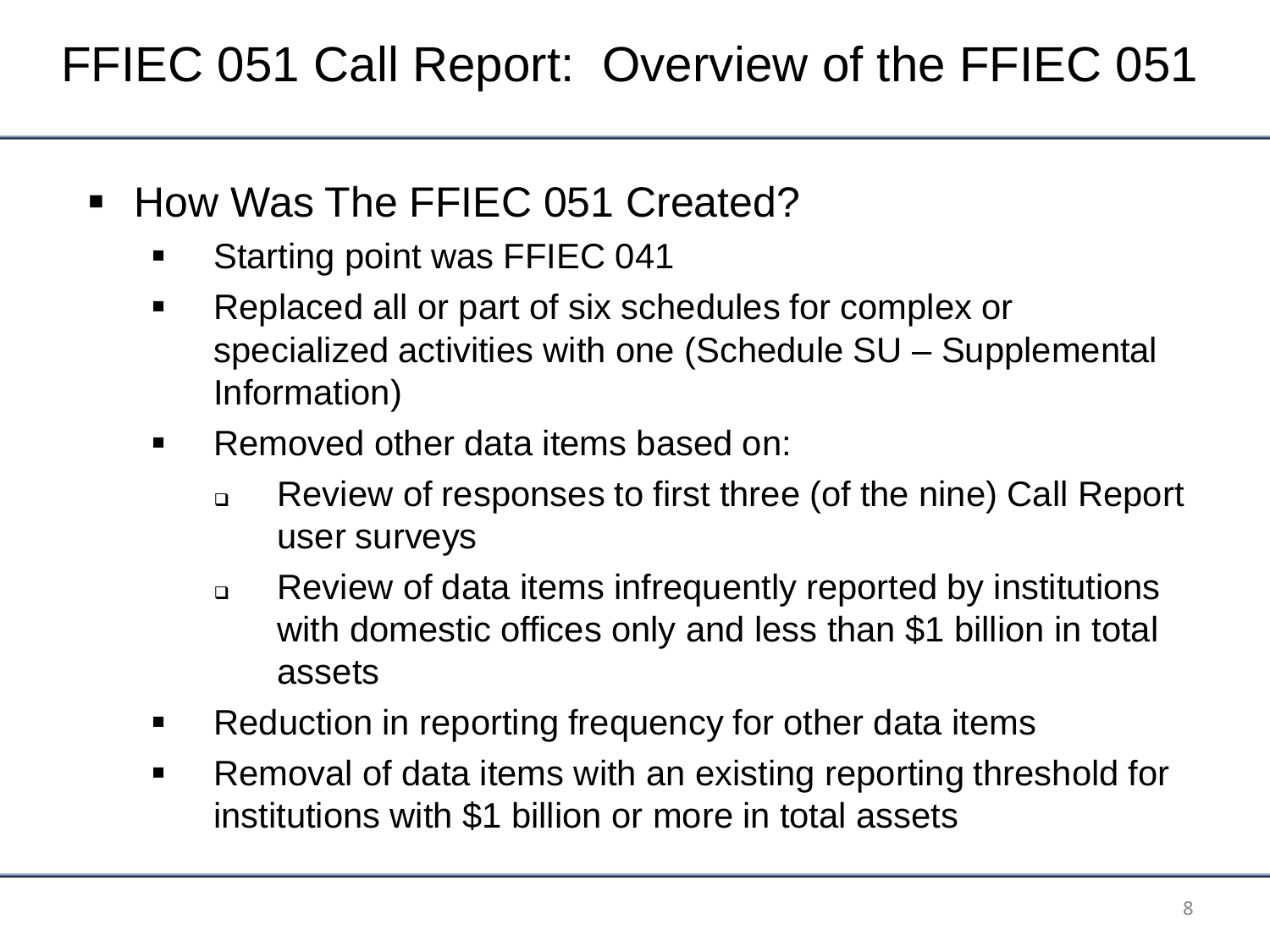#### FFIEC 051 Call Report: Schedule SU

- Schedule SU Supplemental Information
	- Replaces Schedules RC-D, RC-P, RC-Q, RC-S, and RC-V; derivatives data items in Schedule RC-L; assets covered by FDIC loss-sharing in Schedules RC-M and RC-N; and certain credit card lending specialized items
	- Contains 9 "yes/no" indicator questions, each with one or more indicator items

| Dollar Amounts in Thousands   RCON   Yes                                         |             | No     |      |
|----------------------------------------------------------------------------------|-------------|--------|------|
| <b>Derivatives</b>                                                               |             |        |      |
|                                                                                  | FT00        |        |      |
|                                                                                  |             | Amount |      |
| a. Total gross notional amount of interest rate derivatives held for trading     | A126        |        | 1.a. |
| b. Total gross notional amount of all other derivatives held for trading         | <b>FT01</b> |        | 1.b. |
| c. Total gross notional amount of interest rate derivatives not held for trading | 8725        |        | 1.c. |
| d. Total gross notional amount of all other derivatives not held for trading     | <b>FT02</b> |        | 1.d. |
|                                                                                  |             |        |      |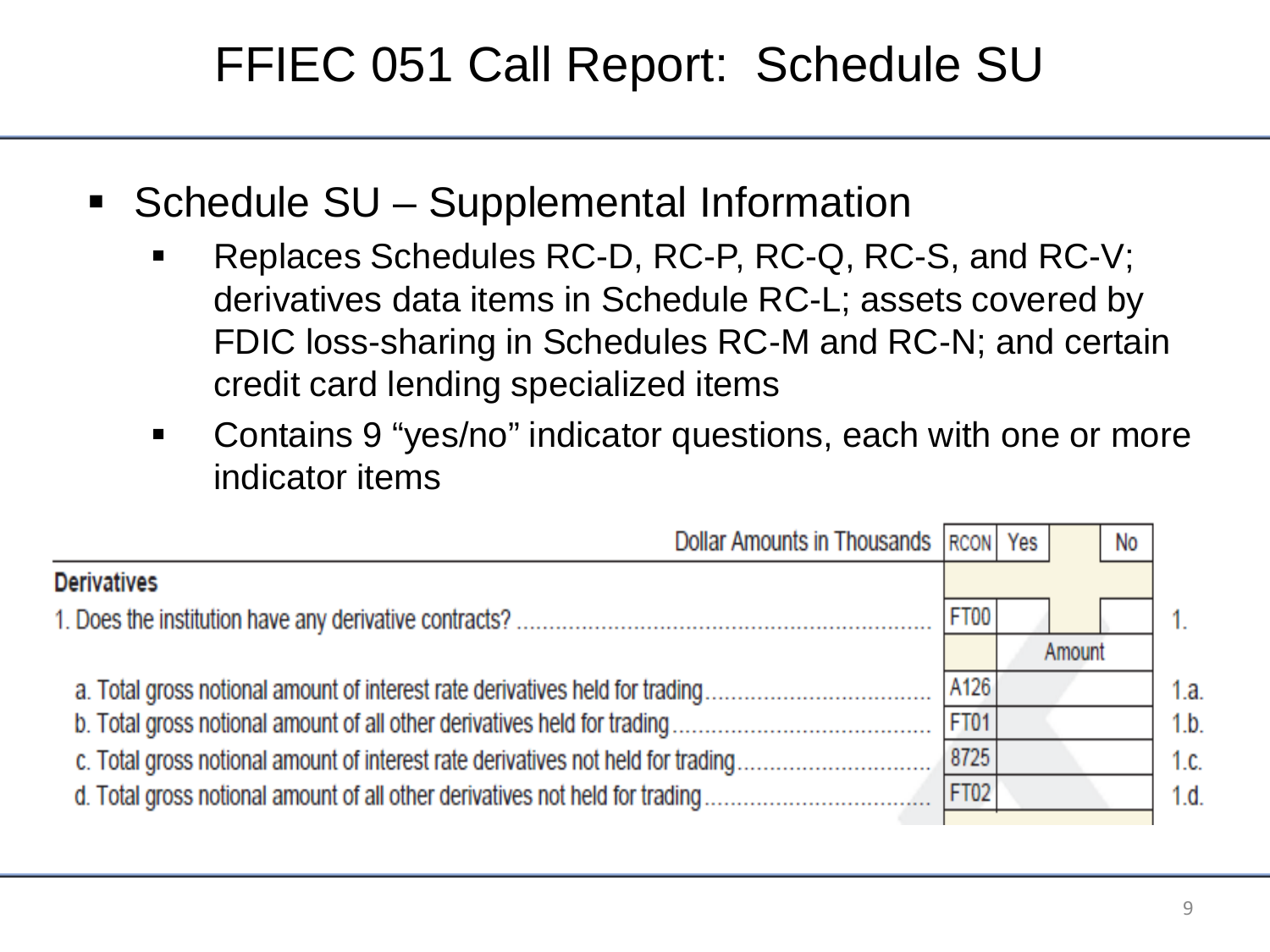#### FFIEC 051 Call Report: Schedule SU

■ Schedule SU – Supplemental Information

#### 1-4 Family Residential Mortgage Banking Activities 2. For the two calendar quarters preceding the current calendar quarter, did the institution meet one or both of the following mortgage banking activity thresholds: (1) Sales of 1-4 family residential **RCON** mortgage loans during the calendar guarter exceeded \$10 million, or (2) 1-4 family residential Yes **No** mortgage loans held for sale or trading as of calendar guarter-end exceeded \$10 million?....... **FT03**  $2.$ Amount **FT04** a. Principal amount of 1-4 family residential mortgage loans sold during the quarter .......  $2a$ FT05 b. Quarter-end amount of 1-4 family residential mortgage loans held for sale or trading................  $2<sub>b</sub>$ **RCON** Yes No Assets and Liabilities Measured at Fair Value on a Recurring Basis 3. Does the institution use the fair value option to measure any of its assets or liabilities? .. **FT06** 3. Amount HK18  $3.a.$ HK<sub>19</sub>  $3.b.$ **RIAD** F551 c. Year-to-date net gains (losses) recognized in earnings on fair value option assets .......................  $3.c.$ d. Year-to-date net gains (losses) recognized in earnings on fair value option liabilities ................... F553  $3.d.$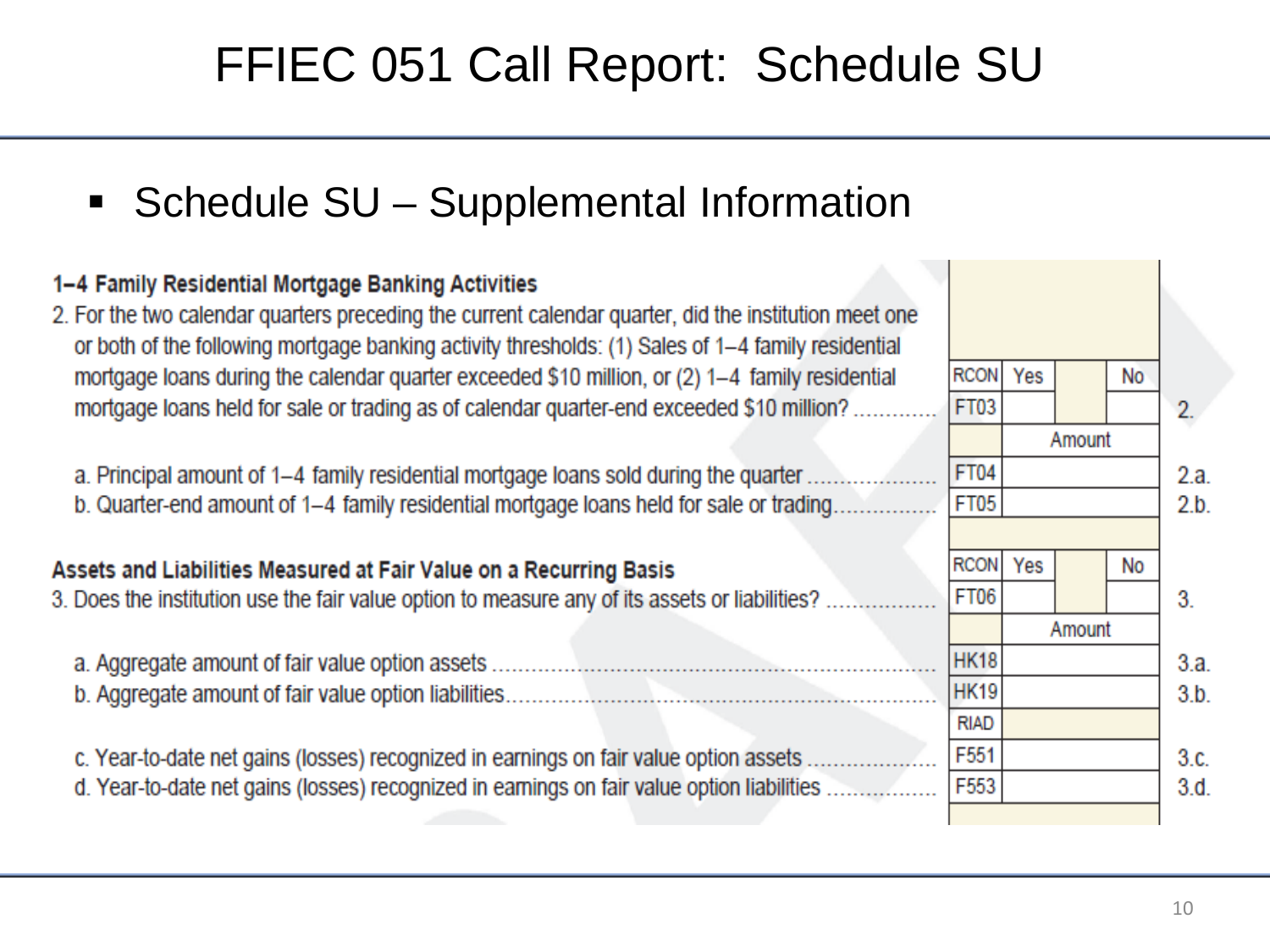No

No

No

Amount

Amount

Amount

4.

4а

5.

5 a

 $6.$ 

6.a.

#### FFIEC 051 Call Report: Schedule SU

■ Schedule SU – Supplemental Information

#### Servicing, Securitization and Asset Sale Activities

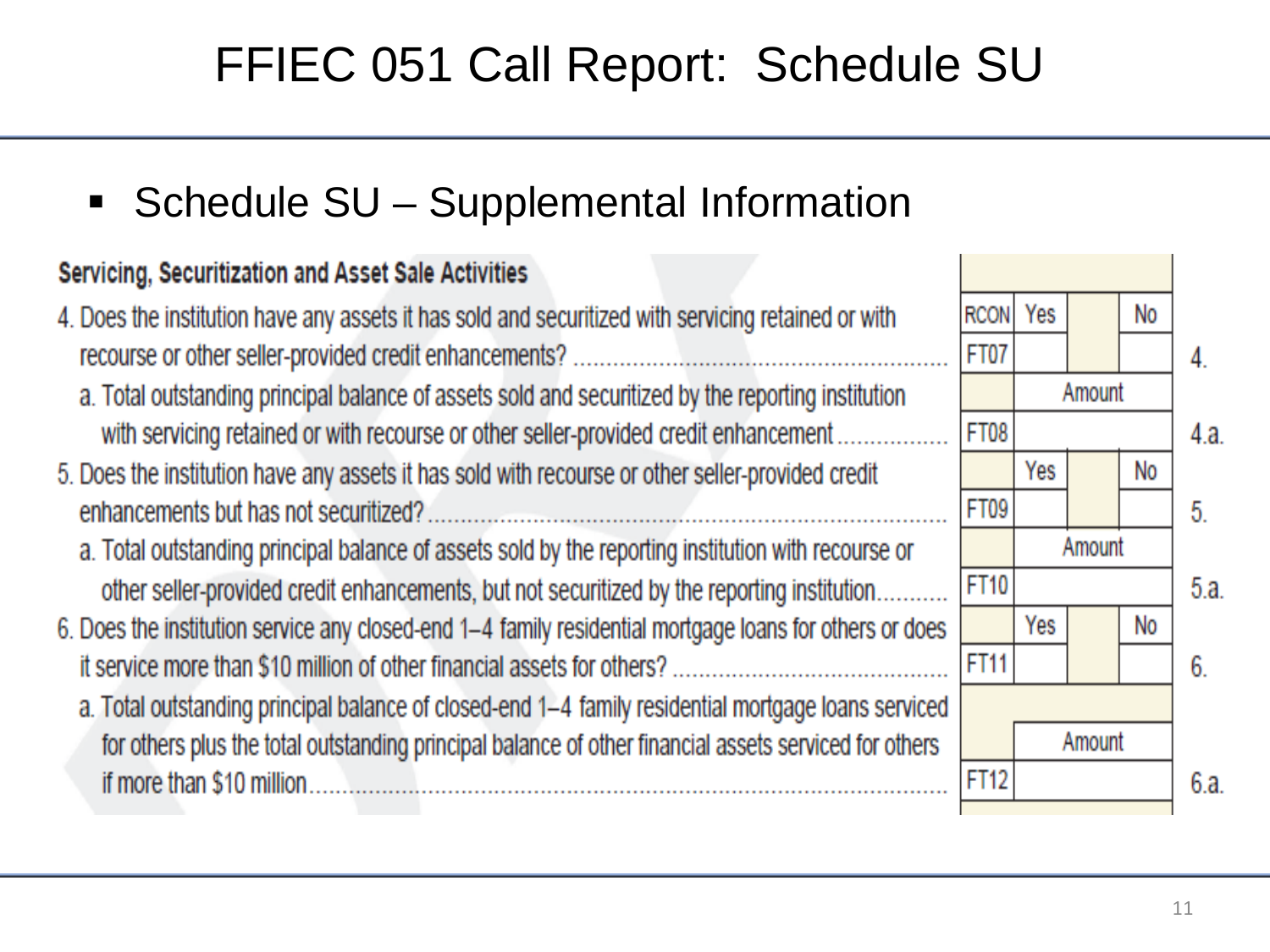#### FFIEC 051 Call Report: Schedule SU

**Schedule SU - Supplemental Information** 

| <b>Variable Interest Entities</b>                                                                        |             | Yes | No     |      |
|----------------------------------------------------------------------------------------------------------|-------------|-----|--------|------|
|                                                                                                          | <b>FT13</b> |     |        | 7.   |
|                                                                                                          |             |     | Amount |      |
|                                                                                                          | <b>FT14</b> |     |        | 7.a. |
|                                                                                                          | FT15        |     |        | 7.b. |
| <b>Dollar Amounts in Thousands</b>                                                                       | <b>RCON</b> | Yes | No     |      |
| <b>Credit Card Lending Specialized Items</b>                                                             |             |     |        |      |
| 8. Does the institution, together with affiliated institutions, have outstanding credit card receivables |             |     |        |      |
| that exceed \$500 million as of the report date or is the institution a credit card specialty bank as    |             |     |        |      |
|                                                                                                          | <b>FT16</b> |     |        | 8    |
|                                                                                                          |             |     |        |      |
| a. Outstanding credit card fees and finance charges included in credit cards to individuals for          |             |     | Amount |      |
|                                                                                                          | C391        |     |        | 8.a. |
|                                                                                                          | <b>RIAD</b> |     |        |      |
| b. Separate valuation allowance for uncollectible retail credit card fees and finance charges .          | C389        |     |        | 8.b. |
| c. Amount of allowance for loan and lease losses attributable to retail credit card fees and             |             |     |        |      |
| finance charges.                                                                                         | C390        |     |        | 8.c. |
| d. Uncollectible retail credit card fees and finance charges reversed against year-to-date income        | C388        |     |        | 8.d. |
| e. Outstanding credit card fees and finance charges included in retail credit card receivables sold      |             |     |        |      |
| and securitized with servicing retained or with recourse or other seller-provided                        | <b>RCON</b> |     |        |      |
|                                                                                                          | C407        |     |        | 8.e. |
|                                                                                                          |             |     |        |      |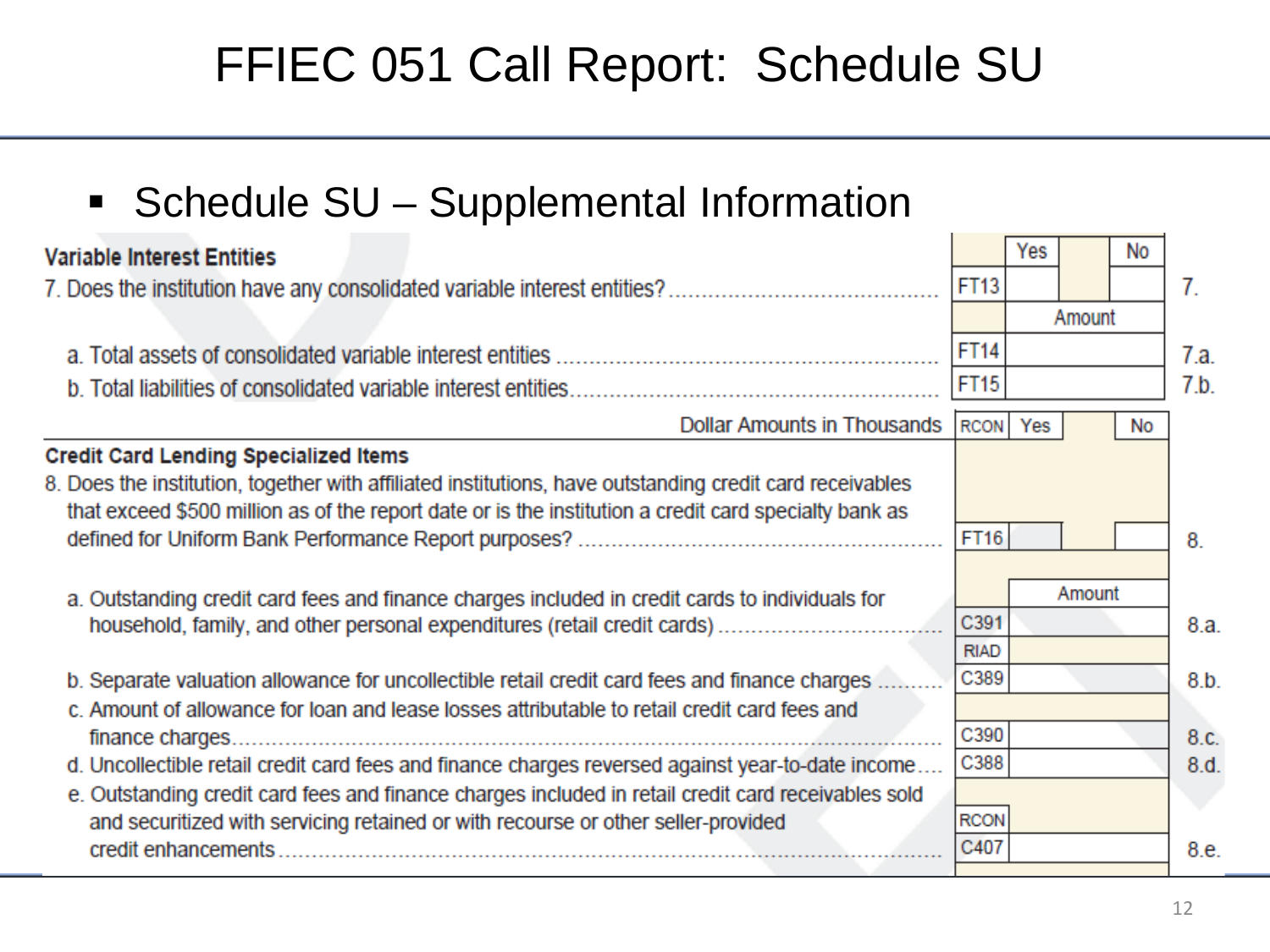#### FFIEC 051 Call Report: Schedule SU

**- Schedule SU - Supplemental Information** 

| <b>FDIC Loss-Sharing Agreements</b>                                                             |             | Yes |        | No |         |
|-------------------------------------------------------------------------------------------------|-------------|-----|--------|----|---------|
| 9. Does the institution have assets covered by FDIC loss-sharing agreements?                    | <b>FT17</b> |     |        |    | 9.      |
|                                                                                                 |             |     | Amount |    |         |
|                                                                                                 | <b>FT18</b> |     |        |    | 9.a.    |
| b. Past due and nonaccrual loans and leases covered by FDIC loss-sharing agreements:            |             |     |        |    |         |
|                                                                                                 | FT19        |     |        |    | 9.b.(1) |
|                                                                                                 | FT20        |     |        |    | 9.b.(2) |
|                                                                                                 | FT21        |     |        |    | 9.b.(3) |
| c. Portion of past due and nonaccrual covered loans and leases that is protected by             |             |     |        |    |         |
| FDIC loss-sharing agreements:                                                                   |             |     |        |    |         |
|                                                                                                 | K102        |     |        |    | 9.c.(1) |
|                                                                                                 | K103        |     |        |    | 9.c.(2) |
|                                                                                                 | K104        |     |        |    | 9.c.(3) |
| d. Other real estate owned covered by FDIC loss-sharing agreements                              | <b>FT22</b> |     |        |    | 9.d.    |
| e. Portion of covered other real estate owned that is protected by FDIC loss-sharing agreements | K192        |     |        |    | 9.e.    |
|                                                                                                 |             |     |        |    |         |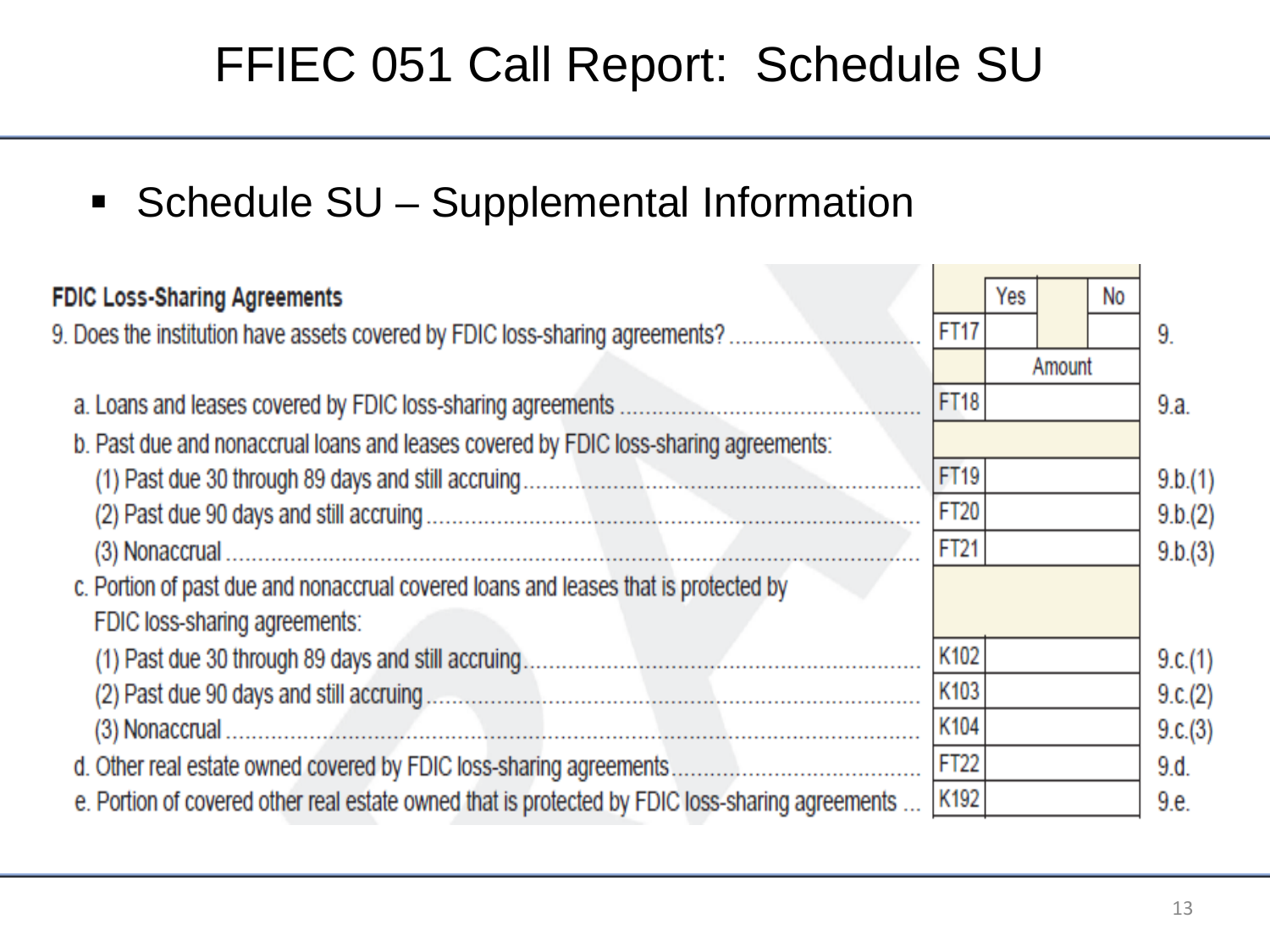#### FFIEC 051 Call Report: Other Impacts

- Examples of Removals of Other Data Items
	- Schedule RI Certain categories of interest income, interest expense, and noninterest income
	- Schedules RC-C, Part I; RI-B, Part I; and RC-N Certain detailed loan categories, particularly for institutions with assets of \$300 million or more
	- Schedule RC-C, Part I Breakdown by loan category of data on loans acquired in business combinations during the year
- **Examples of Reductions in Reporting Frequency** 
	- Based on comments received on the August 2016 proposal and from other outreach feedback, the frequency of reporting on Schedule RC-C, Part II, Loans to Small Businesses and Small Farms, has been changed from a quarterly collection to semiannual (June and December)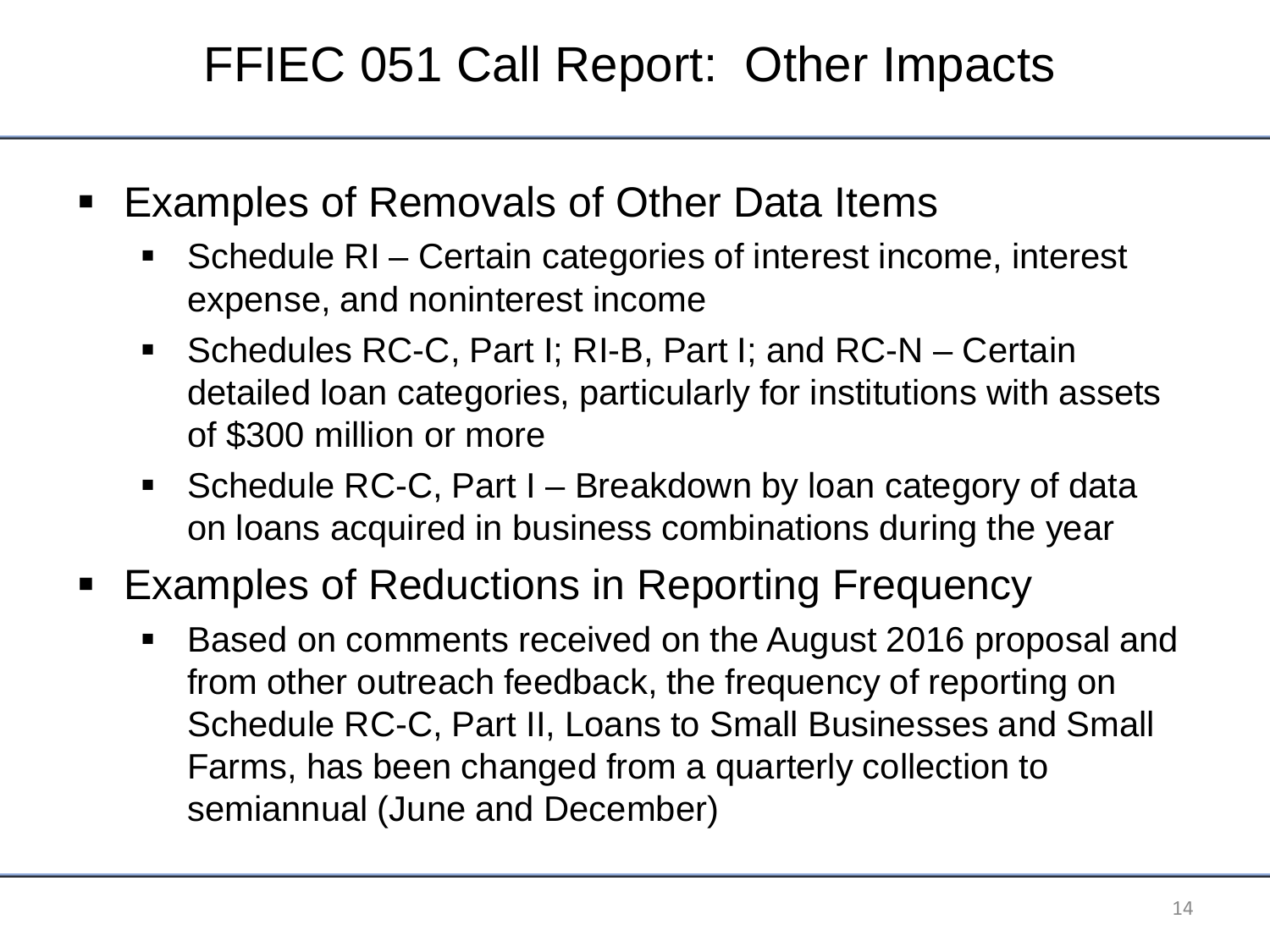#### FFIEC 051 Call Report: Other Impacts

- Other semiannual reporting (June and December)
	- Schedule RC-A, Cash and Balances Due From Depository Institutions (completed only by institutions with assets of \$300 million or more)
	- Structured financial products by underlying collateral or reference asset in Schedule RC-B, Securities
	- Itemizing and describing components of all other assets (Schedule RC-F), all other liabilities (Schedule RC-G), and all other off-balance sheet assets and liabilities (Schedule RC-L) that exceed reporting threshold
- Annual reporting in December
	- Certain data on residential mortgages with negative amortization in Schedule RC-C, Part I
	- Several items in Schedule RC-M, Memoranda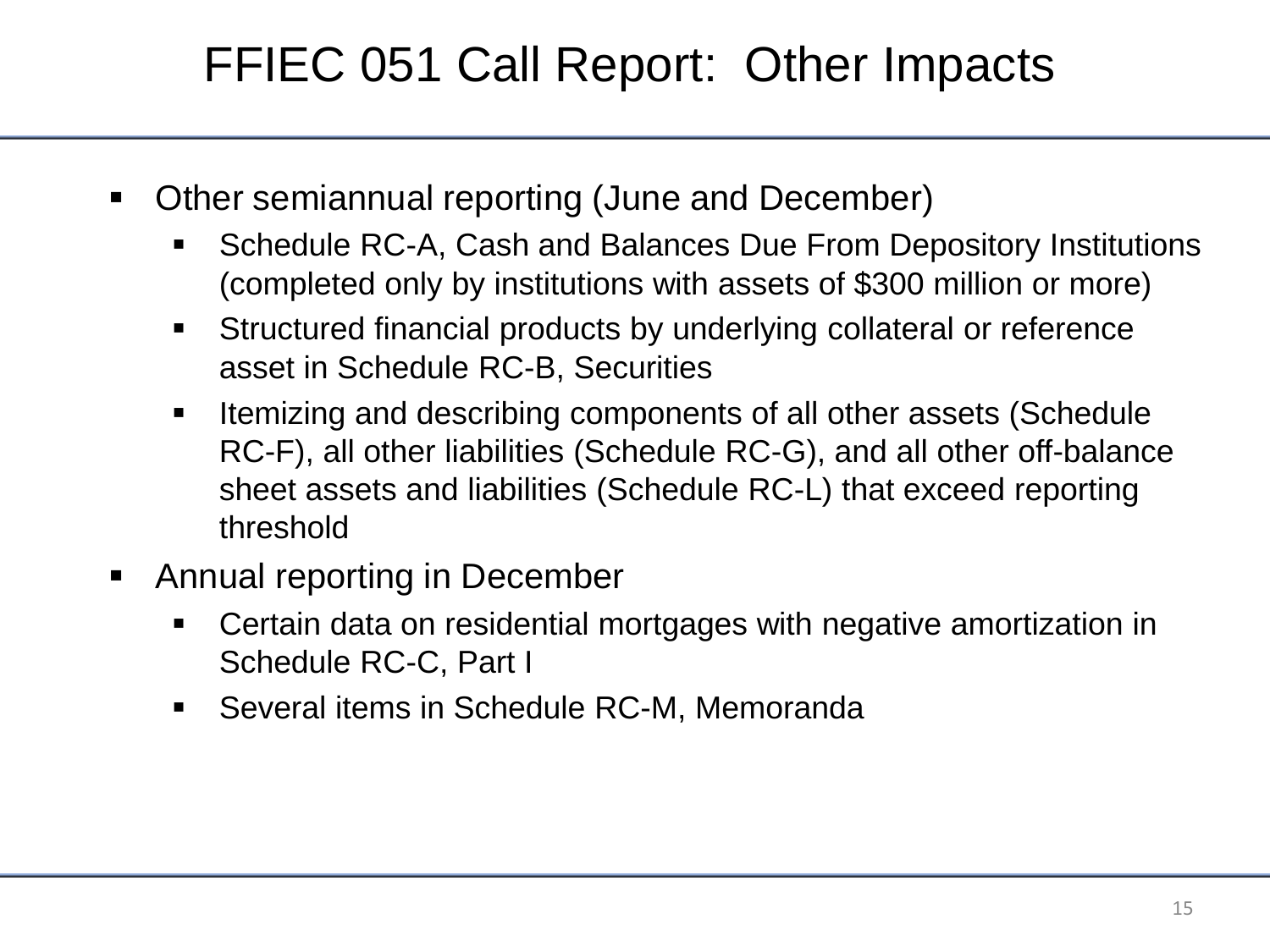#### FFIEC 051 Call Report: Instruction Book

- Separate, shorter instruction book for FFIEC 051
	- Removed instructions from FFIEC 031/041 instruction book not applicable to or not normally relevant to eligible small institutions
	- **EXECUTE:** Added instructions for new Schedule SU
	- **Added hyperlinks to external documents referenced in** instructions
	- Draft instructions available on FFIEC's website at [https://www.ffiec.gov/pdf/FFIEC\\_forms/FFIEC051\\_20170109\\_i](https://www.ffiec.gov/pdf/FFIEC_forms/FFIEC051_20170109_i_draft.pdf) [\\_draft.pdf](https://www.ffiec.gov/pdf/FFIEC_forms/FFIEC051_20170109_i_draft.pdf)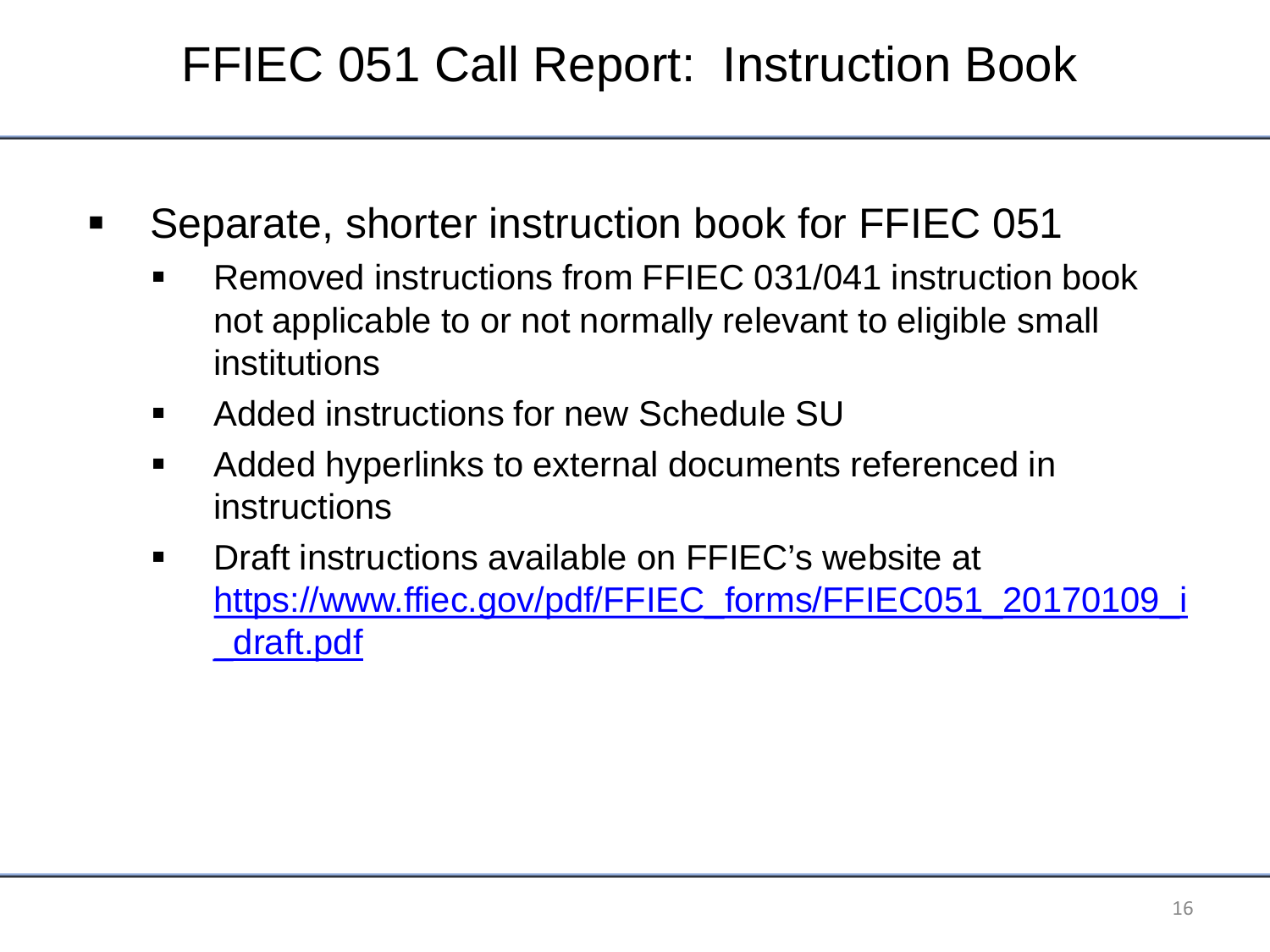#### Schedule RC-R – Regulatory Capital

- Comment letters on FFIEC 051 proposal highlighted burden associated with preparing Schedule RC-R
	- Agencies received similar comments during their Call Report banker outreach efforts as well as in comment letters submitted under agencies' EGRPRA review of agency regulations
- Institutions must calculate capital ratios quarterly pursuant to prompt corrective action provisions of statute and agency regulations
	- Schedule RC-R includes the data items necessary to calculate regulatory capital ratios under the capital rules revised in 2013
- **FIEC** is monitoring agencies' response to concerns about the revised capital rules raised during EGRPRA comment process and the associated Call Report burden arising from the implementation of the capital rules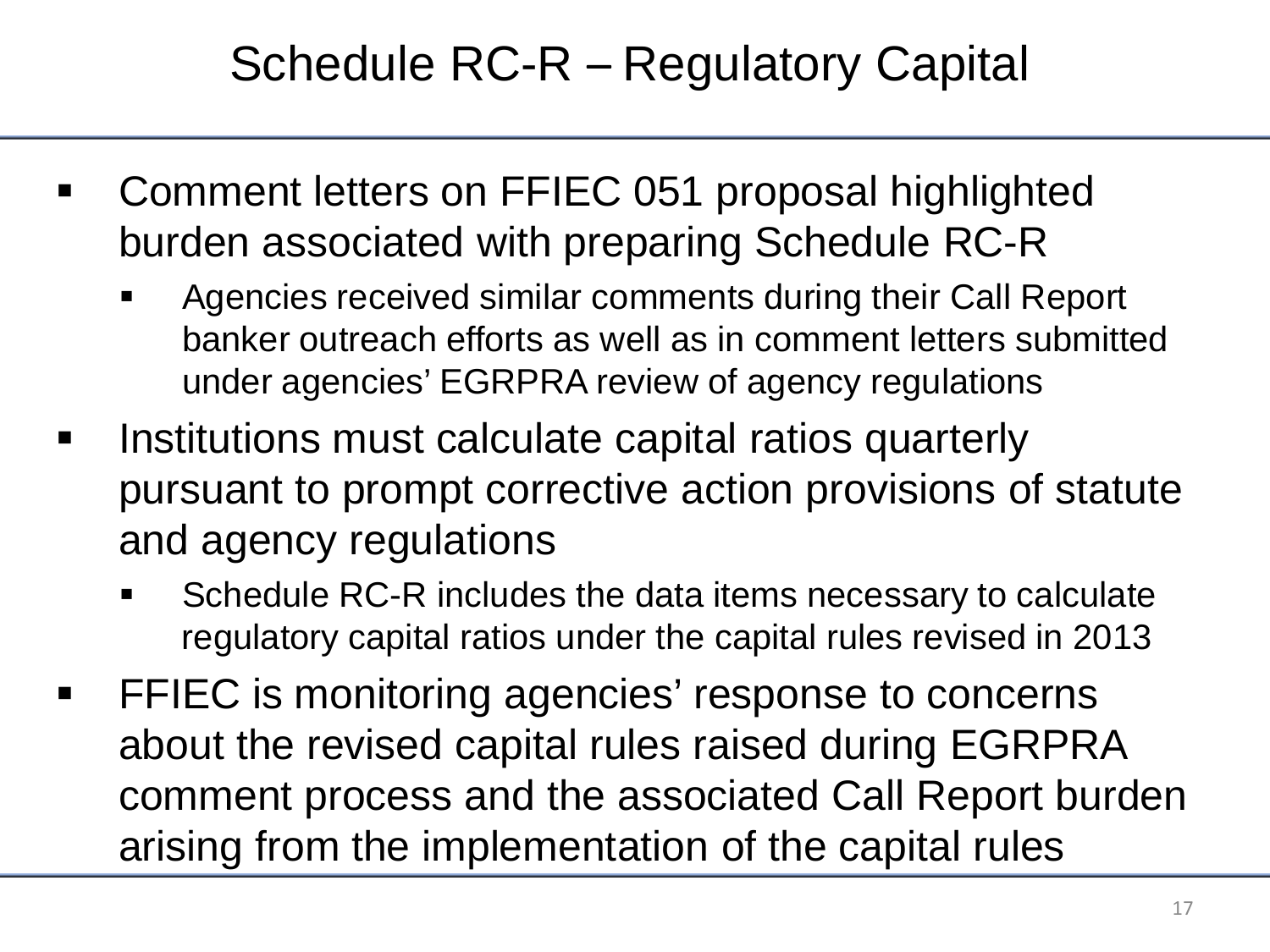#### Revisions to FFIEC 031 and FFIEC 041

- The agencies' Aug. 15, 2016, proposal included burdenreducing revisions to the two existing Call Reports that also were finalized Dec. 30, 2016
	- Resulted from review of the first three Call Report user surveys
	- **Revisions take effect Mar. 31, 2017, subject to OMB** approval
	- Data items removed or subject to new or higher reporting thresholds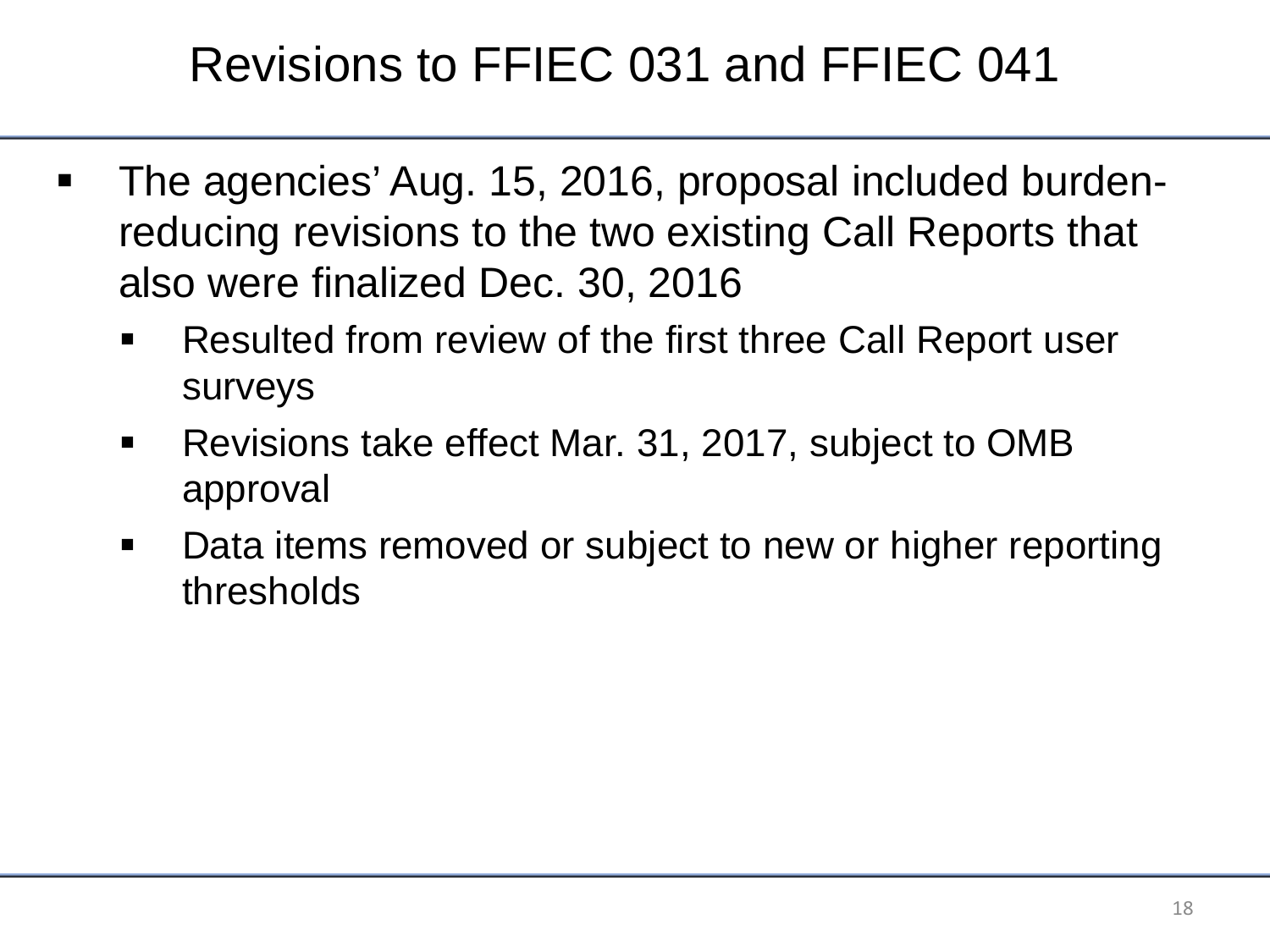#### Revisions to FFIEC 031 and FFIEC 041

- **Examples of revisions** 
	- Removal of certain categories of loans covered by losssharing agreements from Schedules RC-M and RC-N
	- New reporting threshold for gains (losses) on credit derivatives and higher threshold for detail on trading revenue by type of exposure in Schedule RI
	- **Removal of certain detail on charge-offs and recoveries on** loans to depository institutions from Schedule RI-B, Part I
	- On FFIEC 041, reduced detail on loans to depository institutions in Schedule RC-C, Part I
	- On FFIEC 041, removal of information on loans to foreign governments and official institutions from Schedules RI-B, Part I; RC-C, Part I; and RC-N
	- On FFIEC 031, new reporting threshold for detail on foreign office deposits by type of depositor in Schedule RC-E, Part II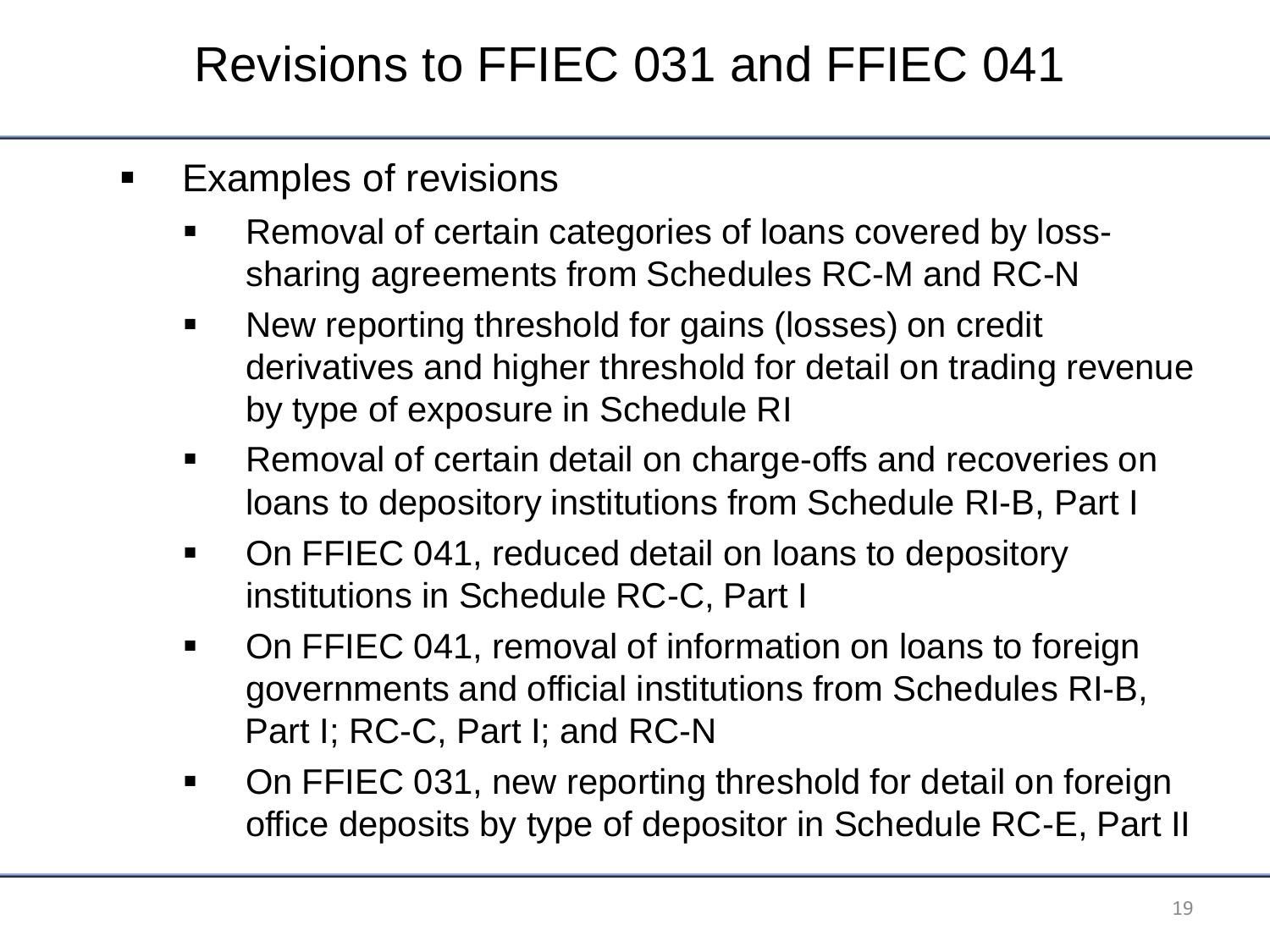#### September 2015 Proposed Revisions Effective March 31, 2017

- Certain burden-reducing changes and other revisions proposed in Sept. 2015 and finalized in June 2016 take effect Mar. 31, 2017 ([FIL-44-2016](https://www.fdic.gov/news/news/financial/2016/fil16044.html))
	- Revisions applicable to all three Call Reports include
		- Removal of certain data items on other-than-temporary impairment from Schedule RI
		- Increase in deposit size threshold from \$100,000 to \$250,000 for reporting certain deposit data in Schedule RC-E, time deposit interest expense in Schedule RI, and time deposit quarterly averages in Schedule RC-K
		- Instructional clarification for reporting net gains (losses) and other-thantemporary impairments on equity securities that do not have readily determinable fair values in Schedule RI
		- Updated statements describing certain levels of external auditing work performed during the preceding year in Schedule RC
	- On FFIEC 031 and FFIEC 041 for institutions with total assets of \$100 billion or more, revised data on the impact on trading revenue of credit and debit valuation adjustments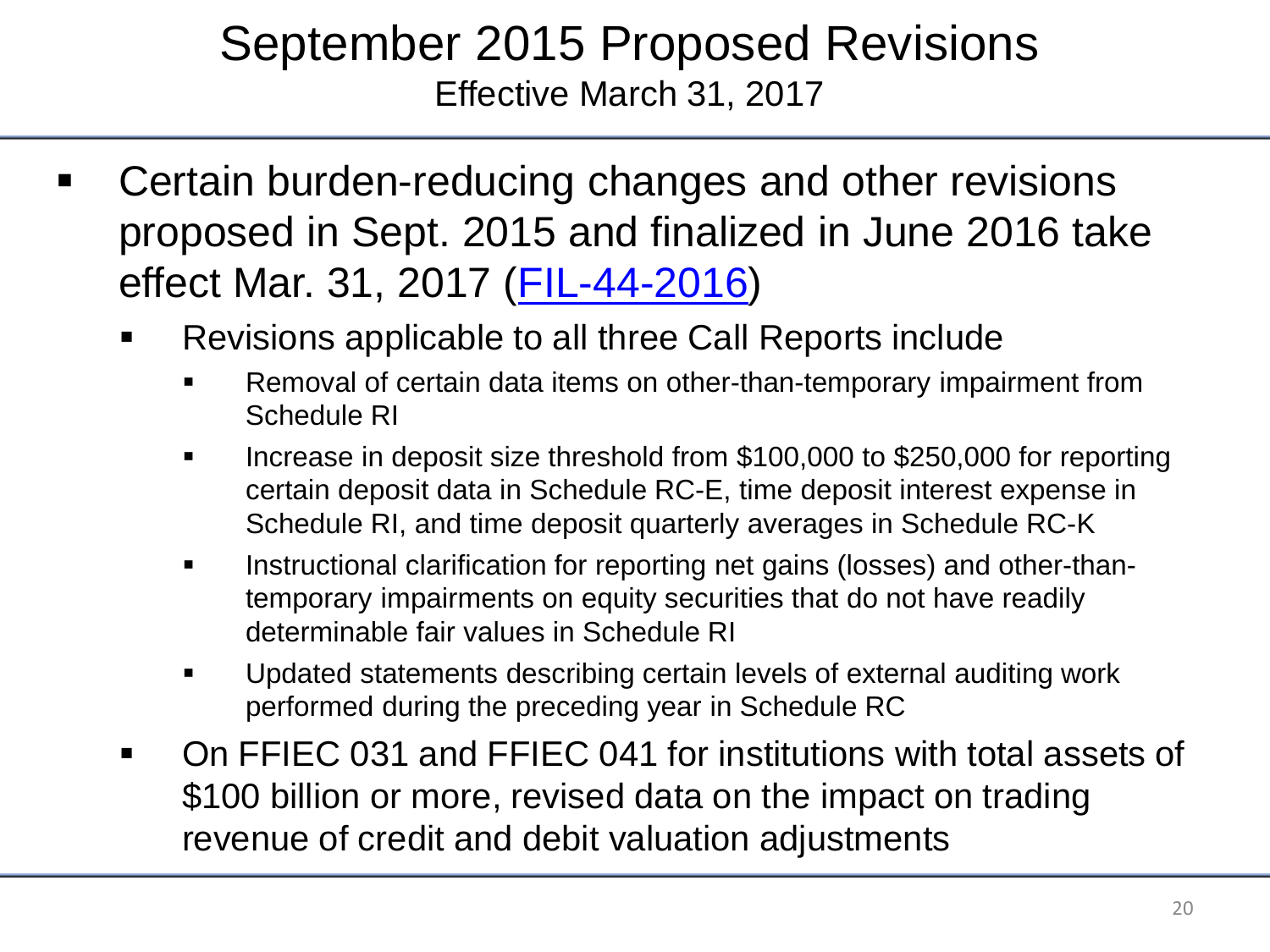#### Future Burden-Reducing Proposals

- Agencies plan to propose further burden-reducing Call Report changes in two future notices
	- Proposed revisions will be based on review of responses to six remaining Call Report user surveys not completed when Aug. 2016 proposal was issued and further consideration of responses to first three user surveys
	- Both notices expected to be issued in 2017 with March 31, 2018, anticipated to be the proposed effective date for the revisions
- FFIEC and agencies plan to review additional data to determine whether to propose any changes to the initial eligibility threshold of \$1 billion in total assets for the FFIEC 051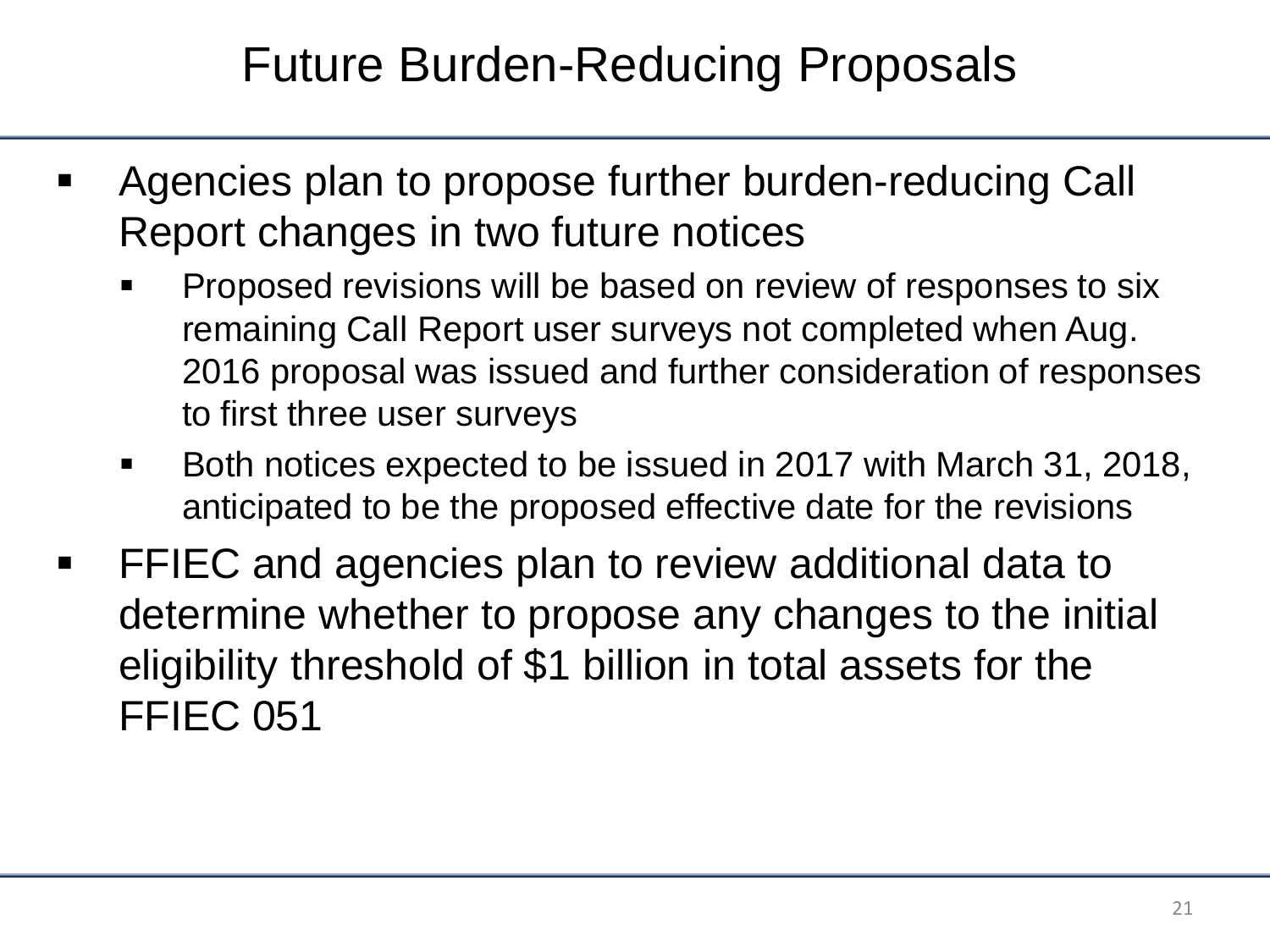# Questions & Answers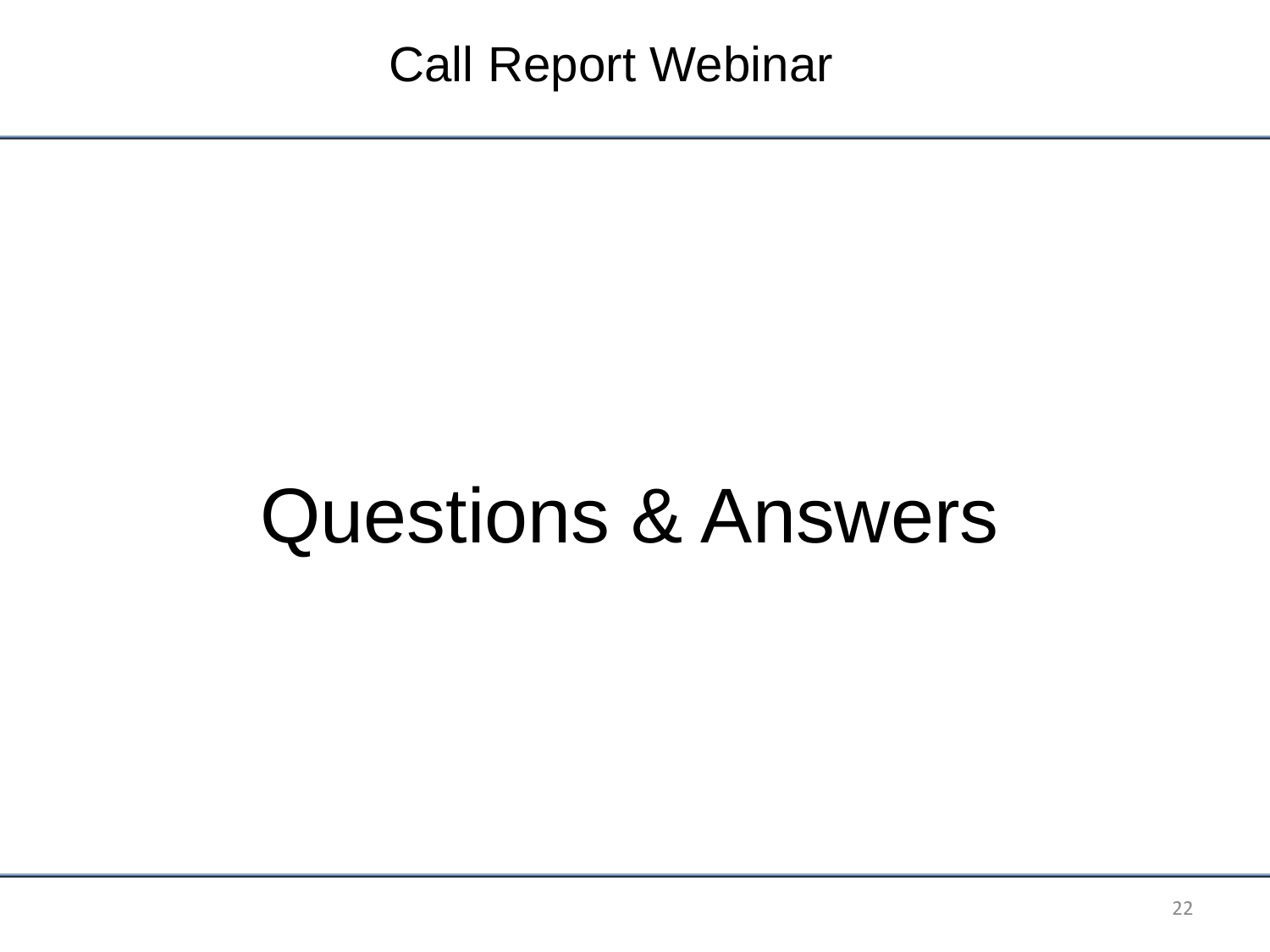#### Call Report Webinar

- Resources for FFIEC 051
	- Prototype FFIEC 051 Report Form [https://www.ffiec.gov/pdf/FFIEC\\_forms/FFIEC051\\_20161230\\_f\\_d](https://www.ffiec.gov/pdf/FFIEC_forms/FFIEC051_20161230_f_draft.pdf) [raft.pdf](https://www.ffiec.gov/pdf/FFIEC_forms/FFIEC051_20161230_f_draft.pdf)
	- **Draft FFIEC 051 Instructions** [https://www.ffiec.gov/pdf/FFIEC\\_forms/FFIEC051\\_20170109\\_i\\_d](https://www.ffiec.gov/pdf/FFIEC_forms/FFIEC051_20170109_i_draft.pdf) [raft.pdf](https://www.ffiec.gov/pdf/FFIEC_forms/FFIEC051_20170109_i_draft.pdf)
	- Redlined FFIEC 041 Report Form Showing Changes Made to Create FFIEC 051 Report Form [https://www.ffiec.gov/pdf/FFIEC\\_forms/FFIEC051\\_20161230\\_f\\_d](https://www.ffiec.gov/pdf/FFIEC_forms/FFIEC051_20161230_f_draft_redlined.pdf) [raft\\_redlined.pdf](https://www.ffiec.gov/pdf/FFIEC_forms/FFIEC051_20161230_f_draft_redlined.pdf)
	- **EXECT List Detailing Changes Made to FFIEC 041 Schedules and Data** Items to Create the FFIEC 051 Report Form [https://www.ffiec.gov/pdf/FFIEC\\_forms/FFIEC051\\_20161230\\_Dat](https://www.ffiec.gov/pdf/FFIEC_forms/FFIEC051_20161230_DataElementsImpact.pdf) [aElementsImpact.pdf](https://www.ffiec.gov/pdf/FFIEC_forms/FFIEC051_20161230_DataElementsImpact.pdf)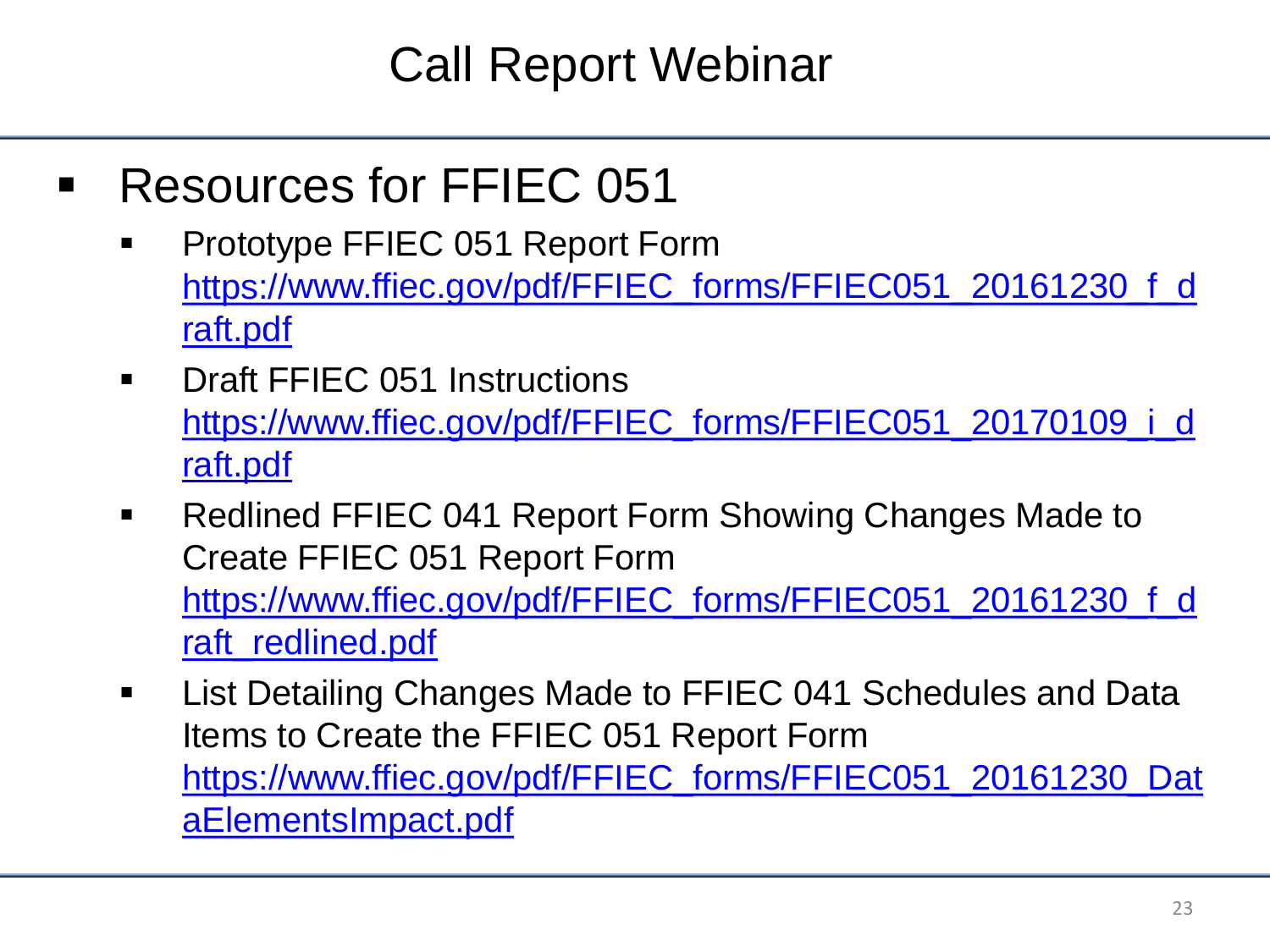#### Call Report Webinar

- Resources for FFIEC 041
	- **Redlined draft FFIEC 041 report form reflecting revisions** scheduled to take effect March 31, 2017 [https://www.ffiec.gov/pdf/FFIEC\\_forms/FFIEC041\\_20161230\\_f\\_d](https://www.ffiec.gov/pdf/FFIEC_forms/FFIEC041_20161230_f_draft.pdf) [raft.pdf](https://www.ffiec.gov/pdf/FFIEC_forms/FFIEC041_20161230_f_draft.pdf)
	- **List Detailing Changes to FFIEC 041 data items from Aug. 2016** proposal that take effect March 31, 2017 [https://www.ffiec.gov/pdf/FFIEC\\_forms/FFIEC041\\_20161230\\_Dat](https://www.ffiec.gov/pdf/FFIEC_forms/FFIEC041_20161230_DataElementsImpact.pdf) [aElementsImpact.pdf](https://www.ffiec.gov/pdf/FFIEC_forms/FFIEC041_20161230_DataElementsImpact.pdf)
	- **Draft Instructions for the Call Report revisions from Sept. 2015** proposal that take effect March 31, 2017 [https://www.ffiec.gov/pdf/FFIEC\\_forms/FFIEC031\\_FFIEC041\\_20](https://www.ffiec.gov/pdf/FFIEC_forms/FFIEC031_FFIEC041_20160906_i_draft.pdf) [160906\\_i\\_draft.pdf](https://www.ffiec.gov/pdf/FFIEC_forms/FFIEC031_FFIEC041_20160906_i_draft.pdf)